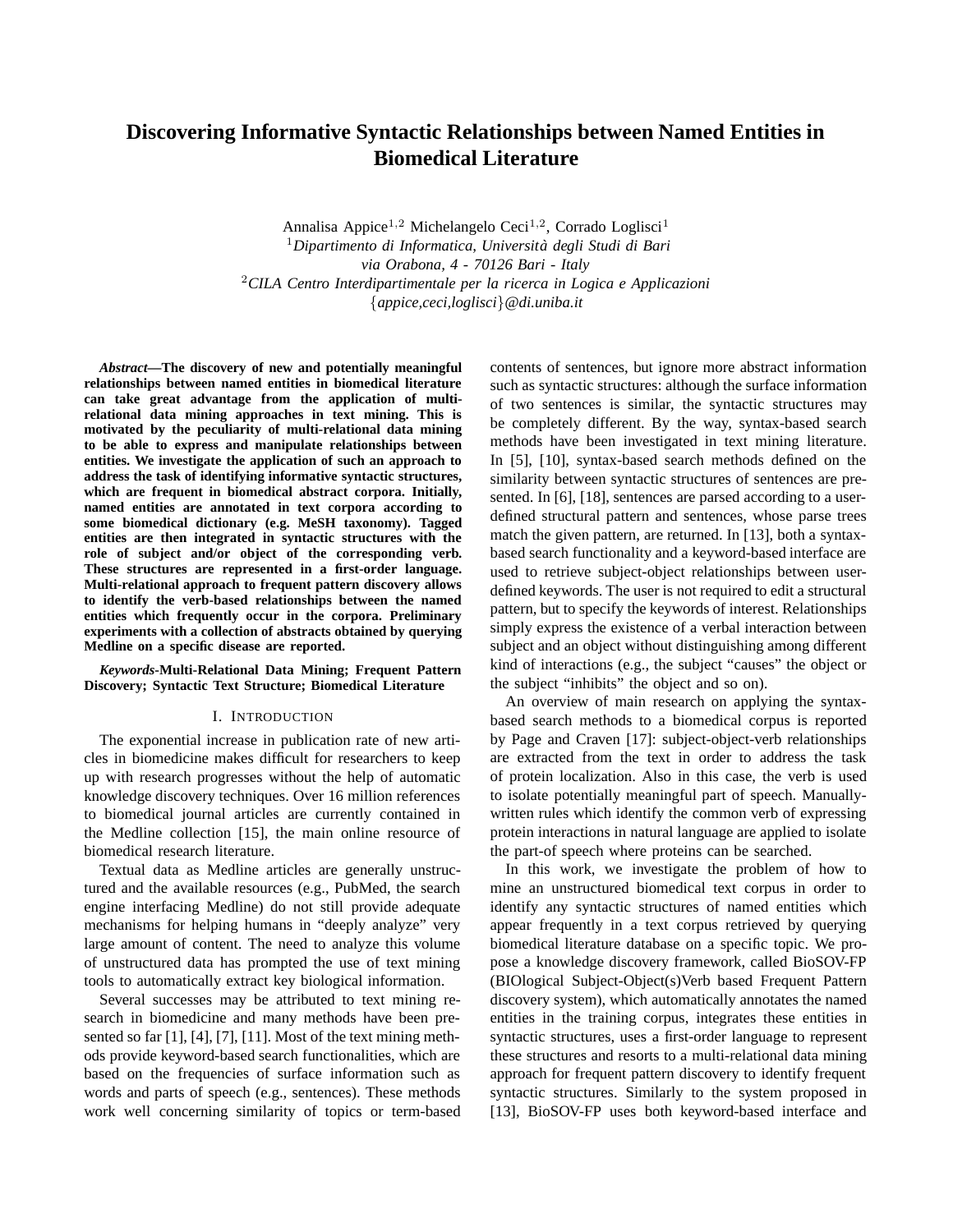syntax-based search functionality. Anyway, BioSOV-FP exhibits fundamental differences with the competitor system. First, BioSOV-FP is not a general purpose system, but it is appositely designed for biomedical domain, although it can be adapted to different domains by providing adequate domain knowledge (dictionary, domain specific named entities and so on). Biomedical keywords are the named entities in this paper. These entities are not apriori userdefined, but they are automatically annotated in the training corpus as they appear in the controlled dictionaries (e.g., MeSH (Medical Subject Headings) taxonomy). The MeSH taxonomy is a biological dictionary in form of a set of hierarchically related biomedical terms [16]. Second, the syntactic dependencies between biomedical keywords are 3 structures in the form of subject-object(s)-verb. Differently from most of works surveyed in [17], the verb is not used to only extract part of speech of interest, but it is also processed to discover *how* a subject entity is frequently related to its object entiti(es).

The first-order logic representation of these 3-structures allows to take advantage of the syntactical structure of text corpus according to the assumption that a more knowledge intensive technique is likely to perform better when applied on the tasks of text mining due to expressive power gained through relations [8]. The choice of the expressive power of first-order logic language is further motivated by the fact that it is so close to the human one that it is easy to guess the original sentence underlying this formal description. The first-order logic language allows to exploit a background knowledge such as the MeSH taxonomy, a domain specific knowledge as well as a language bias. In particular, hierarchical relations reported in the MeSH taxonomy allow to address the discovery task at multiple levels of abstractions. Discovered frequent patterns play the role of informative syntactic knowledge shared by the articles under study. In this work, the informativeness of a pattern is intended not only as the capability of capturing the existence of frequent co-occurrences among named entities in a text corpus, but also as the capability of "informing" on the syntactic role (subject or object) of each entity and the kind of relationship (verb) eventually connecting them.

These patterns can be employed to formulate new queries to biomedical search engines on the topic of interest.

The paper is organized as follows. Section II describes BioSOV-FP framework. Section III presents the extraction of syntactic structures from a biomedical text corpus. Section IV illustrates the discovery of frequent syntactic structures of named entities. Finally, an application is reported.

### II. AN OVERVIEW OF BIOSOV-FP FRAMEWORK

The framework of BIOSOV-FP is reported in Figure 1. A biomedical text corpus is poured into the BioSOV-FP framework and the knowledge discovery process is triggered. Initially, the unstructured text corpus is allowed to express

itself in a structured format. This transformation is in charge of a four-stepped job which includes acronym processing, stopword removing, syntactic structure extraction and named entities annotation. Transformation job uses acronym dictionary, stopword list and MeSH taxonomy as input. The structure is added to the training corpus in the form of the subject-objects(s)-verb tuples. Named entities are annotated in the nominal components (subject and object(s)) of these structures as they appear in MeSH taxonomy. The MeSH taxonomy allows the representation and management of named entities at different levels of granularity (from the most general, at the top level of taxonomy, to the most specific, at the bottom level of taxonomy). The subjectobjects(s)-verb tuples which express verbal dependencies between named entities are represented in a first-order language and stored in the extensional part of a Datalog database. Domain specific knowledge is stored as a set of rules in the intensional part of the Datalog database to support qualitative reasoning. A language bias is used to specify constraint specifications for interesting patterns. Datalog database and language bias are passed down to the relational frequent pattern discovery module. The minimum support  $\sigma[l]$  is given for each level of MeSH taxonomy before frequent pattern discovery starts.

Details on how the text corpus is transformed from the original unstructured format to the structured format and how the relational frequent pattern discovery is performed are reported in the next Sections.

## III. EXTRACTING SYNTACTIC STRUCTURES

The text processor identifies verbal components and nominal components in the text, assigns each nominal component



Figure 1. BIOSOV-FP framework.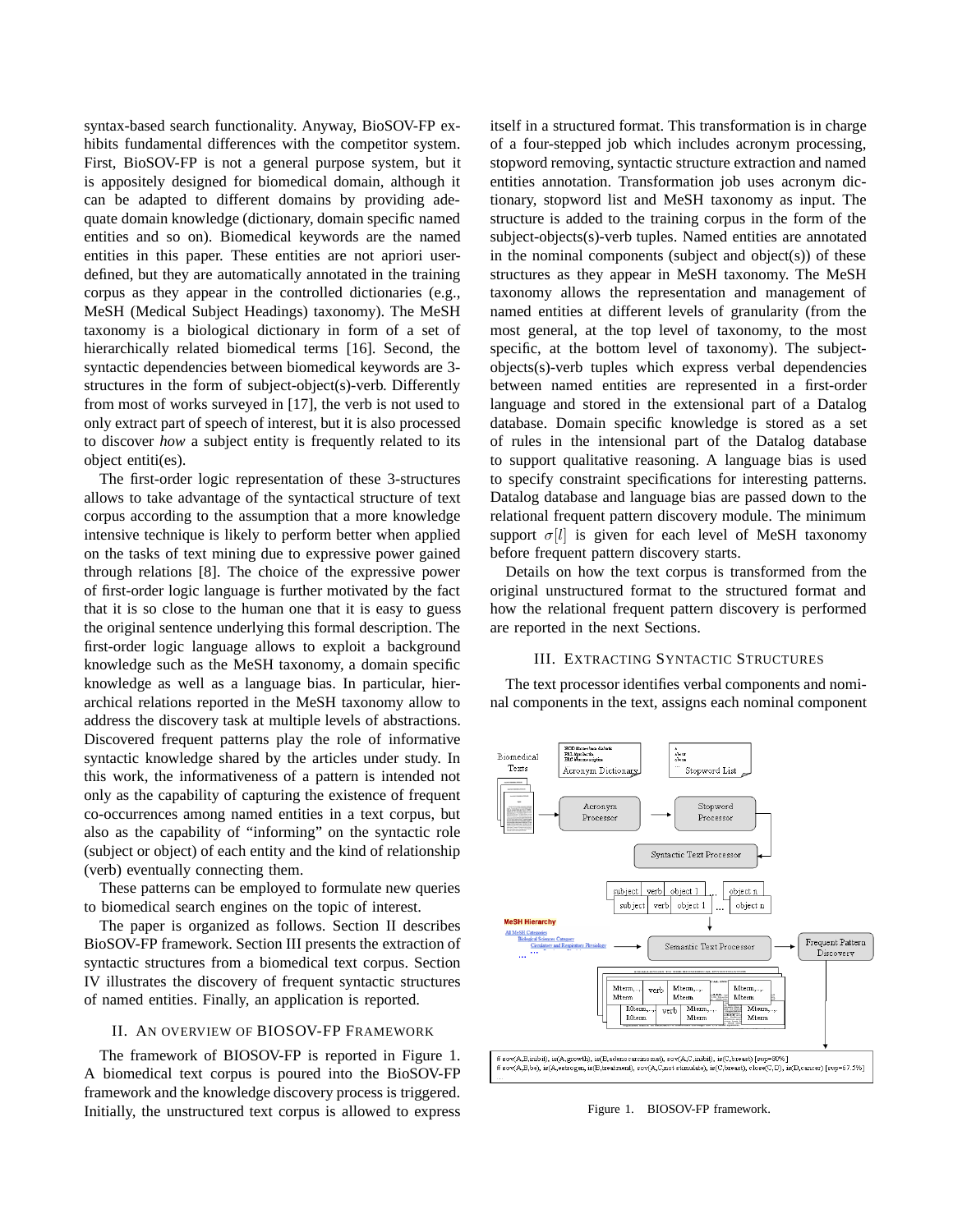with either the role of subject or the role of object of the corresponding verbal component, and annotates the named entities in the nominal components. In this way, syntactic 3-structures, that is, subject-object(s)-verb structures, are extracted. For each subject-object(s)-verb structure, the subject is the modifier of the dependency expressed by the verb, while the object(s) are modifee(s) of the same verbal dependency. The syntactic 3-structures whose nominal components include named entities are output as a structured representation of the text and passed down to the frequent pattern discovery module together with the MeSH taxonomy. Details of steps of transformation job are described below.

**Acronym processing**. A dictionary-based approach is used to identify the occurrences of biomedical acronyms in the text corpus. Acronyms are replaced by the expanded definitions as in the dictionary. This allows to avoid partof-speech tagging errors due to multi-worded nouns. The domain experts curate the dictionary of these long forms and their abbreviated forms as they appear in the literature. **Stopword removing**. Stopwords (e.g., article such as "the" or modal verbs such as "can") reported in the stopword list are removed from the text.

**Subject-Object(s)-Verb extraction**. The text is considered as a sequence of (non stopwords) words which are analyzed by means of the generic text processor for English corpora, called MontyLingua [12]. Montylingua provides the functionalities to tokenize, part-of-speech tag, chunk, stem texts and transform corpora into a set of subject-object(s)-verb (SOV) 3-structures.

*Definition 1:* A subject-object(s)-verb (SOV) structure is defined as the extended BNF grammar in the followings.

 $\langle$  SOV  $\rangle ::= \{\langle \text{SUBJECT} \rangle \} \langle \text{OBJECT} \rangle \} \langle \text{VERB} \rangle$  $\langle$  SUBJECT  $\rangle ::= \{ \langle$  TERM  $\rangle \}$  $\langle$  OBJECT  $\rangle ::= \{ \langle$  TERM  $\rangle \}$  $\langle$  VERB  $\rangle ::= \langle$  INFINITIVE\_FORM\_OF\_VERB  $\rangle$ 

The text is firstly tokenized in individual sentences according to a regular expression recognizer of sentence delimiters (e.g., full-stop, ellipse, exclamation mark and question mark, at the end of a word) and then each sentence is atomized in words using white spaces as word delimiter. Common abbreviated words, such as "isn't" are expanded into the words "is" and "not". Each word is tagged by a Brill Tagger [3] which firstly tags each word according to a lexicon which contains the likely tag for each word and then corrects the original tags by using lexical and contextual rules. Some SOVs structures are reported in Example 1.

*Example 1.* Let us consider a fragment of a Medline article entitled "Hormone replacement therapy: the perspectives for the 21st century", that is:

"*Progestogens* can *modify* the *cellular response* of *normal* as well as *cancer breasts.* The *possible protective effect* of *continuous progestogen addition* is very *interesting* and *needs* further *investigation*."

The text without stopwords is in italics. SOV structures extracted from the text in italics by MontyLingua are listed below:

$$
SOV=[\underbrace{\langle progenbgen\rangle,}_{\stackrel{subject}{\langle cancer, breast\rangle}],}_{\stackrel{object}{\langle cancer, breast\rangle}],~\stackrel{localfy}{\langle order,\\ \stackrel{object}{\langle center, present\rangle}],}_{\stackrel{subject}{\langle interest\rangle},\\ \underbrace{\langle interest\rangle,}_{\stackrel{subject}{\langle interest\rangle}}}, \underbrace{\underbrace{\langle interest\rangle,}_{\stackrel{subject}{\langle interest\rangle}}}_{\stackrel{inbrect}{\langle contruous, progen, addition\rangle},\\ \underbrace{\langle investigation\rangle,}_{\stackrel{subject}{\langle interest\rangle}}}, \underbrace{\langle interest\rangle,}_{\stackrel{subject}{\langle interest\rangle}}]
$$

**Named entity annotation**. The BioTeKS Text Analysis Engine provided within the IBM UIM Architecture [9] is used to annotate the named entities which occur in the nominal components of the SOV structures and in the MeSH taxonomy. We use the "canonical" form of each MeSH term, which is available in the MeSH taxonomy. Terms without the MeSH tag are removed from the corresponding nominal environments of the SOV structure. A definition of a MeSH annotated subject-object(s)-verb structure (MeSH SOV) is reported in Definition 2.

*Definition 2:* A MeSH annotated subject-object(s)-verb (MeSH SOV) structure is defined as the extended BNF grammar in the followings.

$$
\langle \text{ MESH SOV } \rangle ::= \{ \langle \text{SUBIECT} \rangle \} \langle \text{OBIECT} \rangle \} \langle \text{ VERB} \rangle
$$
  

$$
\langle \text{ SUBIECT } \rangle ::= \{ \langle \text{ MESHTERM } \} \rangle
$$

 $\langle$  OBJECT  $\rangle ::= \{ \langle$  MESHTERM  $\rangle$   $\rangle$ 

 $\langle$  VERB  $\rangle ::= \langle$  INFINITIVE\_FORM\_OF\_VERB  $\rangle$ 

An example of MeSH SOV structure is reported in Example 2.

*Example 2.* Let us consider the SOV structure reported in Example 1, that is:

 $[ \ \langle progen, \rangle,$ 

 $[\langle cell, response, normal \rangle \langle cancer, breast \rangle],$  $modify$ ]

Named entities (in italics) are annotated as leaves of MeSH taxonomy, that is,



Words which are not annotated as named entities are removed from the nominal components, thus the following MeSH SOV structure is constructed:

 $[\langle progen\rangle, [\langle cell\rangle \langle cancer, breast\rangle],\, modify].$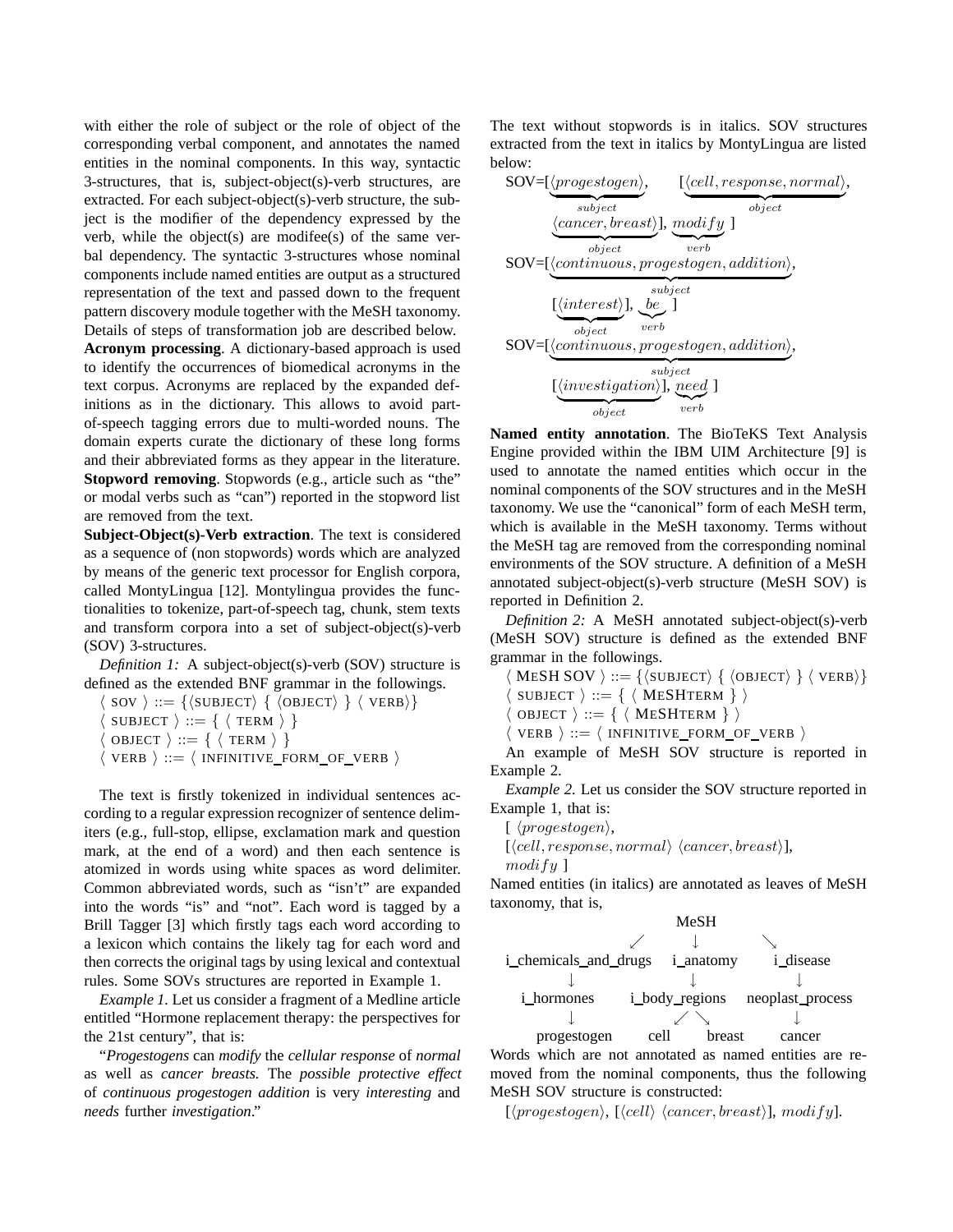## IV. FREQUENT PATTERN DISCOVERY

The frequent pattern discovery is in charge of SPADA [14], which addresses the task of frequent pattern discovery from a Datalog database by dealing with taxonomy knowledge and language bias. In the followings, we present how to store MeSH SOV structures in a Datalog database and to express patterns which describe syntactic structures of named entities. The search strategy adopted by SPADA to discover frequent patterns is also reported.

**Text corpus representation.** Let  $t_i$  be a text in the corpus  $T_t$ .  $t_i$  represents a unit of analysis and it is represented by means of the MeSH SOV structures, which are extracted from  $t_i$ . These structures are stored as ground atoms in the extensional part D*<sup>E</sup>* of a Datalog database D. The hierarchical relations between the nodes of Mesh taxonomy which involve the named entities in the corpus are also stored in D*E*. Predicates used are the followings:

- **text**(*t*): *t* is a text in the corpus;

- **verb** $(t, v)$ : t is a text and v is a verb;

- **nominal** $(t, n)$ : t is a text and n is a nominal component; -  $\mathbf{mesh}(n, m)$ : *n* is a nominal component and *m* is a named entity;

- **is a**(m1, m2): m1 and m2 are nodes of the MeSH taxonomy, there is a hierarchical relation between  $m1$  and  $m2$  in the taxonomy;

 $\text{-} \textbf{close}(t, w1, w2)$ : t is a text, w1 and w2 are named entities which appear to be close in the nominal component of  $t$ ;

 $\bullet$  **sbj\_vb\_obj** $(n1, v, n2)$ : n1 (subject) and n2 (object) are the nominal components,  $v$  is the verb.

An example of the use of these predicates is reported in Example 3.

*Example 3.* The MeSH SOV structure  $[\langle progen\rangle,$  $[\langle cell \rangle \ \langle cancer, breast \rangle], \ modify]$  in Example 2 is extracted from a text  $t_1$  and stored in  $D_E$  as follows:

*text(t1). nominal(t1,n1). nominal(t1,n2). nominal(t1,n3). mesh(n1,progestogen). mesh(n2,cell). mesh(n3,cancer). mesh(n3,breast).*

*verb(t1,modify). close(t1,cancer, breast).*

*is a(progestogen,i hormones). is a(cell, i body regions). is a(breast,i body regions).*

*is a(cancer,i neoplast process).*

*is a(i hormones,i chemical and drugs).*

*is a(i body regions, i anatomy).*

*is a(i neoplast process,i disease).*

*is a(i chemical and drugs, mesh).*

*is a(i anatomy, mesh). is a(i disease, mesh).*

*sbj vb obj(n1,modify,n2). sbj vb obj(n1,modify,n3).*

where "is\_a( $\Box$ )" atoms express the hierarchical relations of MeSH taxonomy (BK) (see Example 2) which are used to annotate the named entities.

The domain knowledge is formulated as a normal logic program which defines the intensional part  $D<sub>I</sub>$ . This intensional part allows deductions to be made (i.e. concluding additional atoms) from data stored in D*E*. Example 4 shows the normal logic program stored in  $D_I$  and deductions made from atoms in  $D_E$ .

*Example 4.* The domain knowledge includes the intensional definition of the predicate "mesh verb mesh $(\square)$ ", which expresses a verbal dependency between named entities(and not the nominal components):

*mesh vb mesh(T, M1, V, M2)*: − *text(T, N1), text(T, N2),*

*sbj vb obj(N1, V, N2), mesh(N1, M1), mesh(N2, M2).*

By considering the extensional atoms reported in Example 3, this domain knowledge entails the atoms *mesh vb mesh(t1, progestogen, modify, cell)*, *mesh vb mesh(t1, progestogen, modify, breast)*, *mesh vb mesh(t1, progestogen, modify, cancer)*, *mesh vb mesh(t1, cell, modify, cancer)*.

**Pattern representation**. Relational patterns to express syntactic structures of named entities at a level l of the MeSH taxonomy are atomsets in which the form " $text(T)$ ,  $\mu_l(T)$ [s]", where  $text(T)$  is the atom that identifies each single text in the text corpus, while  $\mu_l(T)$  is a conjunction of Datalog atoms which provide a description of a fragment of the text  $T$  at the level  $l$  of the MeSH taxonomy. Each atom in  $\mu_l(T)$  describes either an extensionally/intensionally defined predicate in  $D.$  is  $a$  atoms map each named entity with the granularity level *l* of the MeSH taxonomy. The support s estimates the probability  $p({text{text}(T), \mu_l(T)})$  on  $D$ . This means that s is the probability that a text matches the syntactic structure  $\{text(T), \mu_l(T)\}$ , that is, a substitution  $\theta = T \leftarrow t$  exists such that  $\{text(T), \mu_l(T)\}\theta \subseteq D$ . The support of a pattern depends on the granularity level  $l$ . To be more precise, a pattern  $P[s]$  is frequent at level l if  $s \geq \sigma[l]$ and all ancestors of  $P$  with respect to the MeSH taxonomy are frequent at their corresponding levels. The definition of ancestor relation adopted in this work is based on the MeSH taxonomy as reported in Definition 3.

*Definition 3:* A pattern  $P$  at granularity level  $l$  of the MeSH taxonomy is an ancestor of the pattern  $P'$  at granularity level l' with  $l' < l$ , if P' can be obtained from P by replacing each variable  $X$  representing a MeSH term at the granularity level  $l$  with a variable  $X'$  which is more specific than  $X$  in the taxonomy and is mapped into the granularity level  $l'$ .

Patterns, which are related according to the ancestor relation in MeSH taxonomy, are reported in Example 5.

*Example 5.* A top-level relational pattern is in the form:

*P1: text(T), mesh vb mesh(T, M1, reveal, M2),*

*is a(M1, mesh), is a(M2, mesh)*.

Both M1 and M2 are mapped with "mesh" that is the root of the taxonomy. By descending one level of taxonomy (from more general term to more specific terms), we can find the relational pattern

*P2: text(T), mesh vb mesh(T, M1,reveal,M2),*

*is a(M1, i anatomy), is a(M2, i disease)*.

M1 is mapped with "i anatomy", while M2 is mapped with "i\_disease" and "mesh" is hierarchically related to both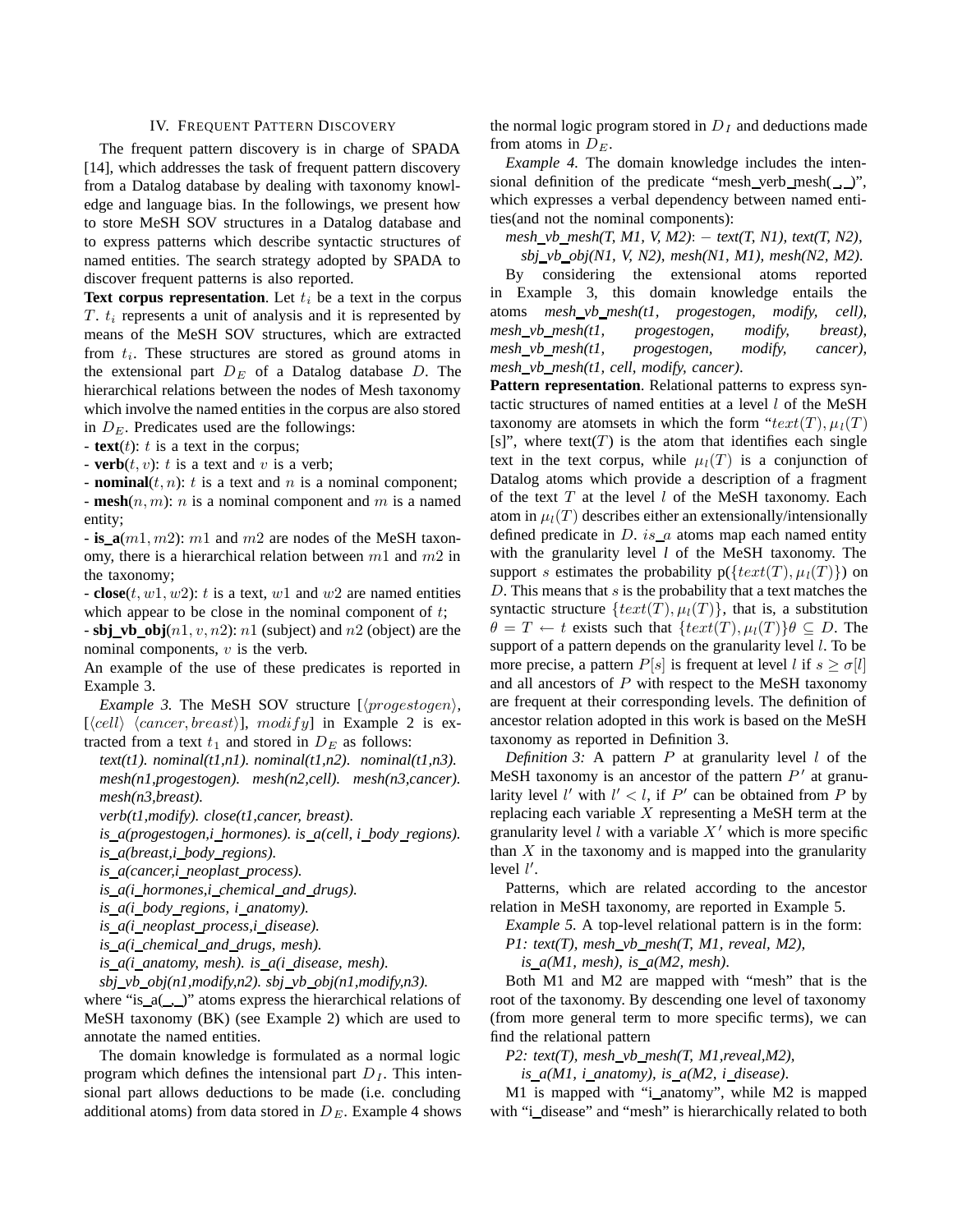of them in the taxonomy. By descending to the bottom level of the MeSH taxonomy, M1 and M2 are mapped with the leaf nodes which contain the MeSH terms as they are annotated as named entities in the text,

*P3: text(T), mesh vb mesh(T, M1, reveal, M2),*

*is a(M2, breast), is a(M2, cancer).*

P1 is ancestor of P2 and P3, P2 is ancestor of P3.

**Discovery**. The set of ground atoms in  $D<sub>E</sub>$  is partitioned into a number of non-intersecting units of analysis, that is, subsets  $D[t]$  each of which includes atoms which describe the nominal components, verbal components, named entities which belong to a text  $t$  of the corpus. This partitioning of  $D<sub>E</sub>$  is coherent with the individual-centered representation of training data [2], which has both theoretical (PAClearnability) and computational advantages (smaller hypothesis space and more efficient search). SPADA mines frequent patterns across the different units of analysis by performing both an intra-level search and an inter-level search. Intralevel search is performed in the space of patterns where the *is a* atoms refer to MeSH terms defined at the same level of MeSH taxonomy. Pattern space is ordered according to the  $\theta$ -subsumption generality order between patterns. In the inter-level search, SPADA takes advantage of statistics computed at a level  $l$  when it searches in the space of more specific MeSH terms at level  $l + 1$ . By descending through the MeSH taxonomy it is possible to view the same term levels of abstraction (or granularity) and discover patterns at different levels of granularity. During the frequent pattern generation, patterns which do not satisfy pattern constraints defined in language bias are filtered out. A detailed description of SPADA can be found in [14].

## V. THE APPLICATION

BioSOV-FP has been evaluated over a corpus of abstracts of biomedical articles extracted by Medline. The dictionary used for the acronym processing is defined by a domain expert. The PubMed query "Alzheimer Drug Treatment Response" is formulated by biomedical researchers. The abstracts of twenty-five articles randomly selected in the retrieved article set are used as a training biomedical text corpus for BioSOV-FP. By processing the text corpus, BioSOV-FP identifies 1957 nominal components (on average 78.28 per abstract) and 834 verbal components (on average 33.36 per abstract) for a total of 834 SOV structures. By annotating the named entities, 164 MeSH SOV structures are extracted and stored in a Datalog database for a total of  $25$  "text( $\cup$ " atoms, 241 "verb $(\square)$ " atoms, 122 "close $(\square)$ " atoms, 311 "nominal( $\Box$ )" atoms, 171 "sbj $\underline{\hspace{1mm}}$ vb $\underline{\hspace{1mm}}$ obj( $\underline{\hspace{1mm}}$ ,  $\Box$ )" atoms, 374 "mesh $(\_,\_)$ " atoms, 910842 "is  $a(\_,\_)$ " atoms stored in extensional database and 241 "mesh\_vb\_mesh $(\square \square \square)'$ " entailed by normal logic program in the intensional database. Multi-level frequent relational patterns are discovered with  $\sigma[l]=0.08$  for each level l of a six-level MeSH taxonomy. The maximum length of a pattern is set to 9. The language

bias is used to ask for patterns containing only the atoms "mesh\_vb\_mesh $(\_, \_)$ " and "close\_to $(\_, \_)$ ".

A syntactic structure that is discovered at the top level of the MeSH taxonomy is reported below:

*P1 [s=0.4]: text(T), mesh vb mesh(T, M1, cause, M2), mesh vb mesh(T, M1, cause, M3), is a(M1, mesh), is a(M2, mesh), is a(M4, mesh), is a(M3, mesh).*

By descending to the second level of taxonomy we can find patterns whose ancestor is P1, but which provide a deeper insight in the nature of M1, M2 and M3. For example, the pattern:

*P2 [s=0.12]: text(T), mesh vb mesh(T, M1, cause, M2), mesh vb mesh(T,M1,cause,M3), is a(M1,i biological sciences), is a(M2,i chemicals and drugs), is a(M3,i chemicals and drugs).*

By descending to the bottom level (level of leaves), we find the pattern P3 such that P2 is ancestor of P3 and M1, M2, and M3 are mapped to the named entities as they appear in the text corpora.

*P3 [s=0.08]: text(T), mesh vb mesh(T, M1, cause, M2), mesh vb mesh(T, M1, cause, M3).*

*is a(M1, mutat), is a(M2, protein), is a(M3, amyloid).* Knowledge revealed by this bottom level pattern is the existence of a causal dependence (confirmed by domain expert) between mutations in Alzheimer disease and amyloid protein. The training corpora which match this syntactic structure (in italics) are reported below:

"....Presenilin *mutations* have been hypothesised to *cause* Alzheimer disease either by altering *amyloid* precursor *protein* metabolism or ..."

"... PS *mutations cause* the same functional consequence as mutations on *amyloid* precursor *protein* ..."'

For comparison, we consider the multi-level frequent patterns discovered by resorting to either a keyword-based representation (B1) or a subject-object based representation (B2) of the text corpus. In the former case, the boolean representation is adopted in order to represent only the occurrence of named entities in the text. In this case, patterns discovered as in [1] express similarity of MeSH term based content in the abstracts without considering differences of the grammatical environment. In the latter case, first-order language is used to represent only subjectobject dependencies between named entities as in [13], the verb is not considered. Patterns are discovered by SPADA. They express similarity of named entity based content in the abstracts where named entity are provided as part of subjectobject dependencies. The number of the discovered patterns and the elapsed time (in secs) of the learning job are reported in Table I. As expected, results show a great difference in the number (and elapsed time) of subject-object(s)-verb patterns discovered by BioSOV FP compared with both the number of named entity based frequent patterns and the number of subject-object(s) based frequent patterns. In general, for each